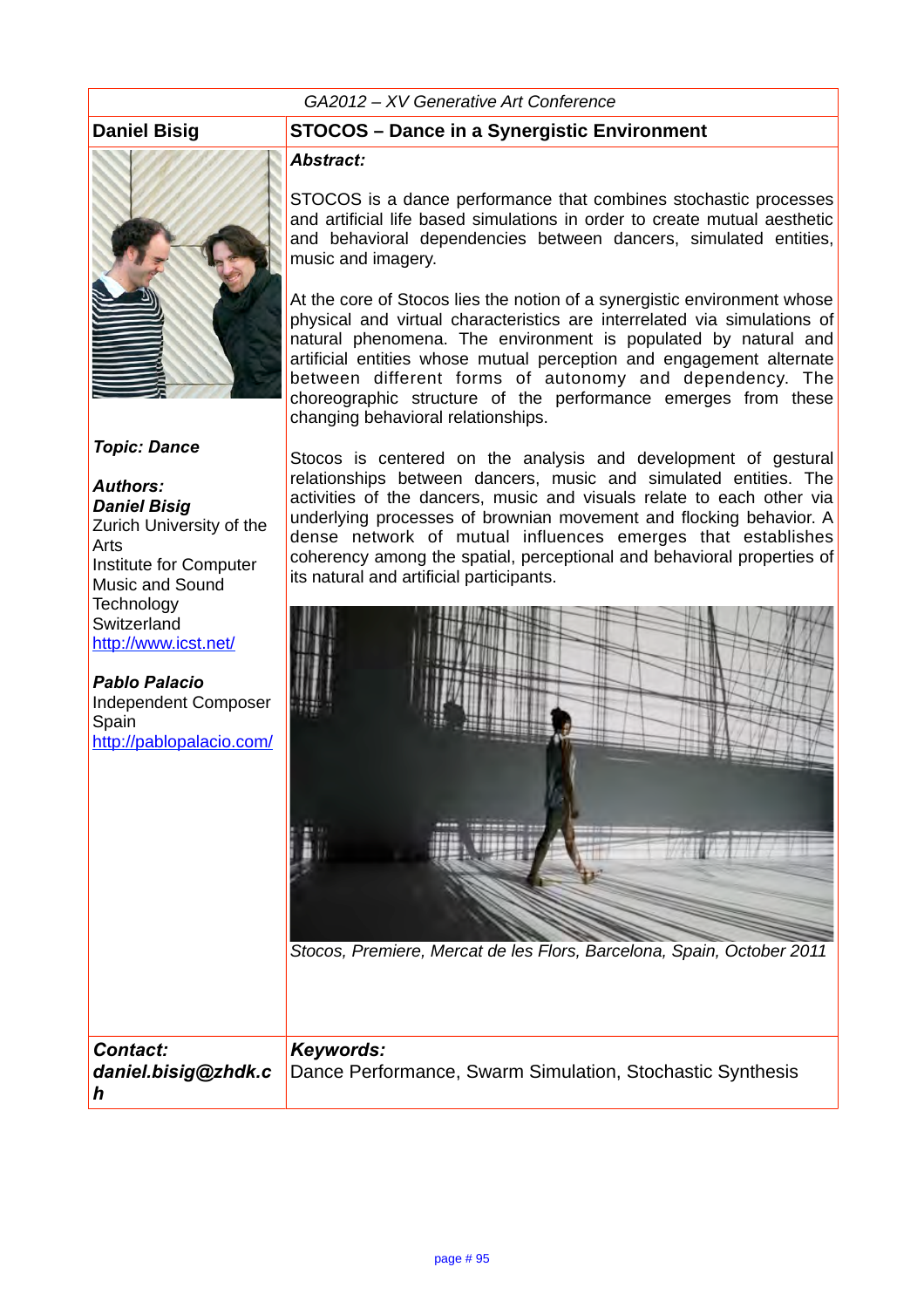# **STOCOS**

# **Dance in a Synergistic Environment**

#### **Dr. Daniel Bisig**

*Institute for Computer Music and Sound Technology Zurich University of the Arts swarms.cc e-mail: daniel.bisig@zhdk.ch*

#### **Pablo Palacio**

*Independent Composer e-mail: acusmatrix@pablopalacio.com*

# **Abstract**

*STOCOS is a dance performance that combines stochastic processes and artificial life based simulations in order to create mutual aesthetic and behavioral dependencies between dancers, simulated entities, music and imagery.*

*At the core of Stocos lies the notion of a synergistic environment whose physical and virtual characteristics are interrelated via simulations of natural phenomena. The environment is populated by natural and artificial entities whose mutual perception and engagement alternate between different forms of autonomy and dependency. The choreographic structure of the performance emerges from these changing behavioral relationships.*

*Stocos is centered on the analysis and development of gestural relationships between dancers, music and simulated entities. The activities of the dancers, music and visuals relate to each other via underlying processes of brownian movement and flocking behavior. A dense network of mutual influences emerges that establishes coherency among the spatial, perceptional and behavioral properties of its natural and artificial participants.*

# **1. Introduction and Concept**

Stocos represents the third part of a trilogy of dance works that experiment with gesture as a means to connect bodily movement to sound synthesis and sound spatialization. Stocos extends this focus by exploring not only relations between gestures of the human body and music but also relations between simulation based synthetic gestures and video imagery. The simulation based approach also serves as a unifying principle that underlies all the activities on stage. Accordingly, the natural and artificial characteristics of the stage arise from the interplay of algorithmic processes and thereby form a coherent and emergent whole, which we name a synergistic environment.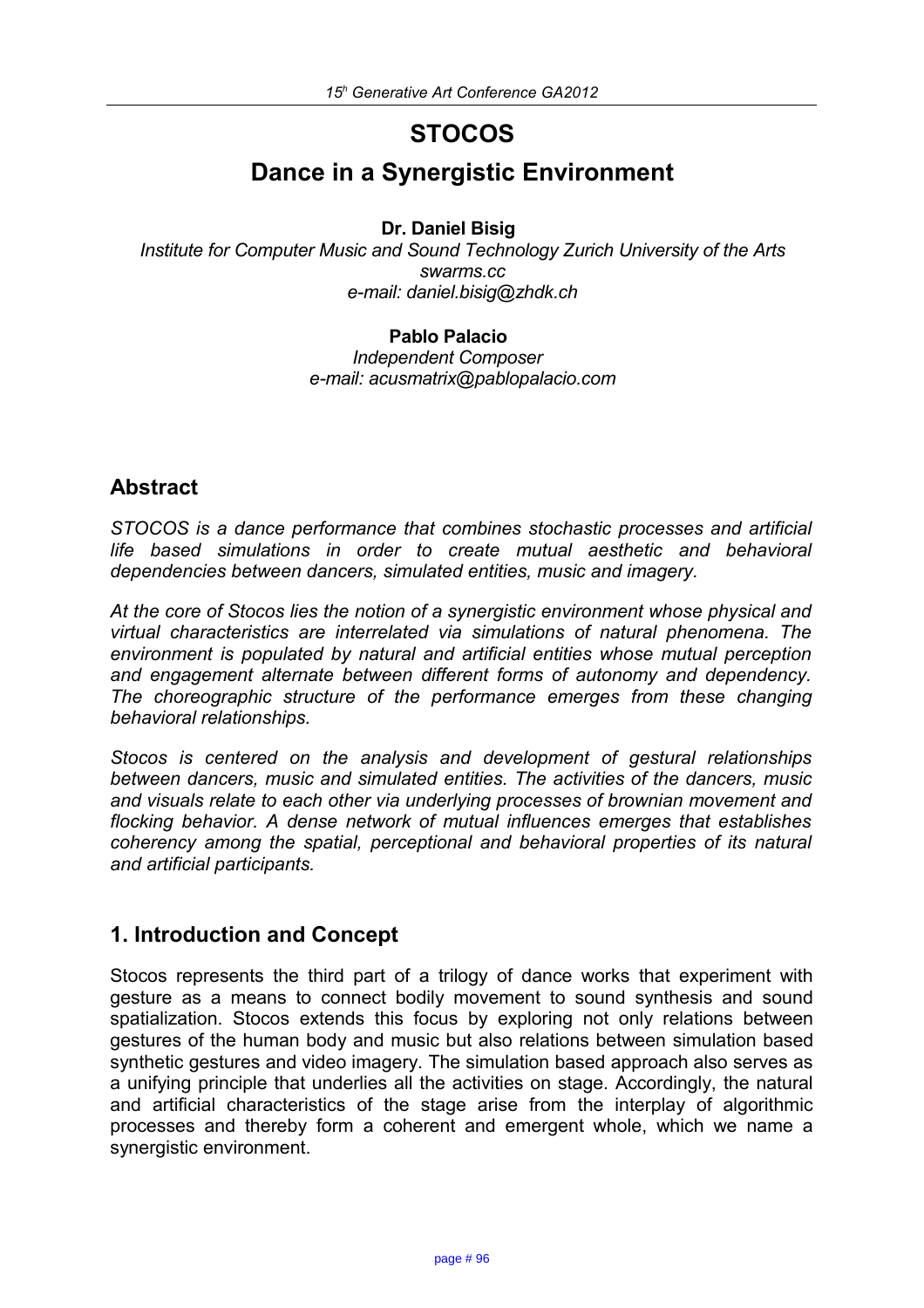#### **1.1. Gesture**

Our usage of the term "gesture" derives its meaning from the performance of instrumental music. The musical gesture is a functional and expressive body movement that triggers the emission of sound. It has maintained a prominent role as an imaginary and metaphorical aspect in purely electronic music, in that it allows the composer and audience to relate an acoustic perception to a performative experience. Gestures in Stocos play a very prominent role as aesthetic and expressive elements of the performance as well as an algorithmic aspect of the underlying simulations. The emphasis on musical gesture becomes visible in the gestural repertoire of the dancers and the video imagery that emphasize qualities such as energy, continuity, and rhythmicity. The biophysical notion of gesture as "... an energy-motion trajectory which excites the sounding body.." [1] renders the generation and response to gestures accessible to physics based simulations. This algorithmic approach allows us to treat natural and simulated gestures as intrinsic aspects of the generative processes that give rise to synthetic sounds and imagery

#### **1.2. Synergistic Space**

The term "synergy" refers to the cooperative activities of several components of a system, which give rise to a property or behavior that is unachievable by each component alone [2]. In Stocos, the complexity of the performance arises from the interrelated activities of the dancers, the simulation based entities, and the generative music and imagery. We employ the term "synergistic space" to emphasize the fact that the appearance and behavior within the performance space is not dominated by one individual activity but rather results from the relations and feedback mechanisms that connect all activities. It is the changing characteristics of these relationships that form the choreographic structure of the performance.

### **1.3. Relationships**

The relationships among the activities on stage encompass both spontaneous and improvised interactions as well as pre-determined forms of synchronization. To discuss these interactions in more detail, we distinguish the following three types of relationships: algorithmic relationships deal with interdependencies on the level of the generative mechanisms that form the basis of the performance, behavioral relationships address higher levels of interaction that involve aspects of agency and autonomy among the performers, spatial relationships concern issues of blending the natural and artificial characteristics of the stage by creating spatial correspondences.

#### **1.3.1. Algorithmic Relationship**

The simulations that underly the activities on stage are based on algorithms for modelling the movements of large groups of simple entities in space, in particular, the brownian movement of microscopic particles and the coherent movement of flocking animals. These algorithms form the main generators for creating the acoustic and visual feedback in the piece and they also control aspects of the dancers'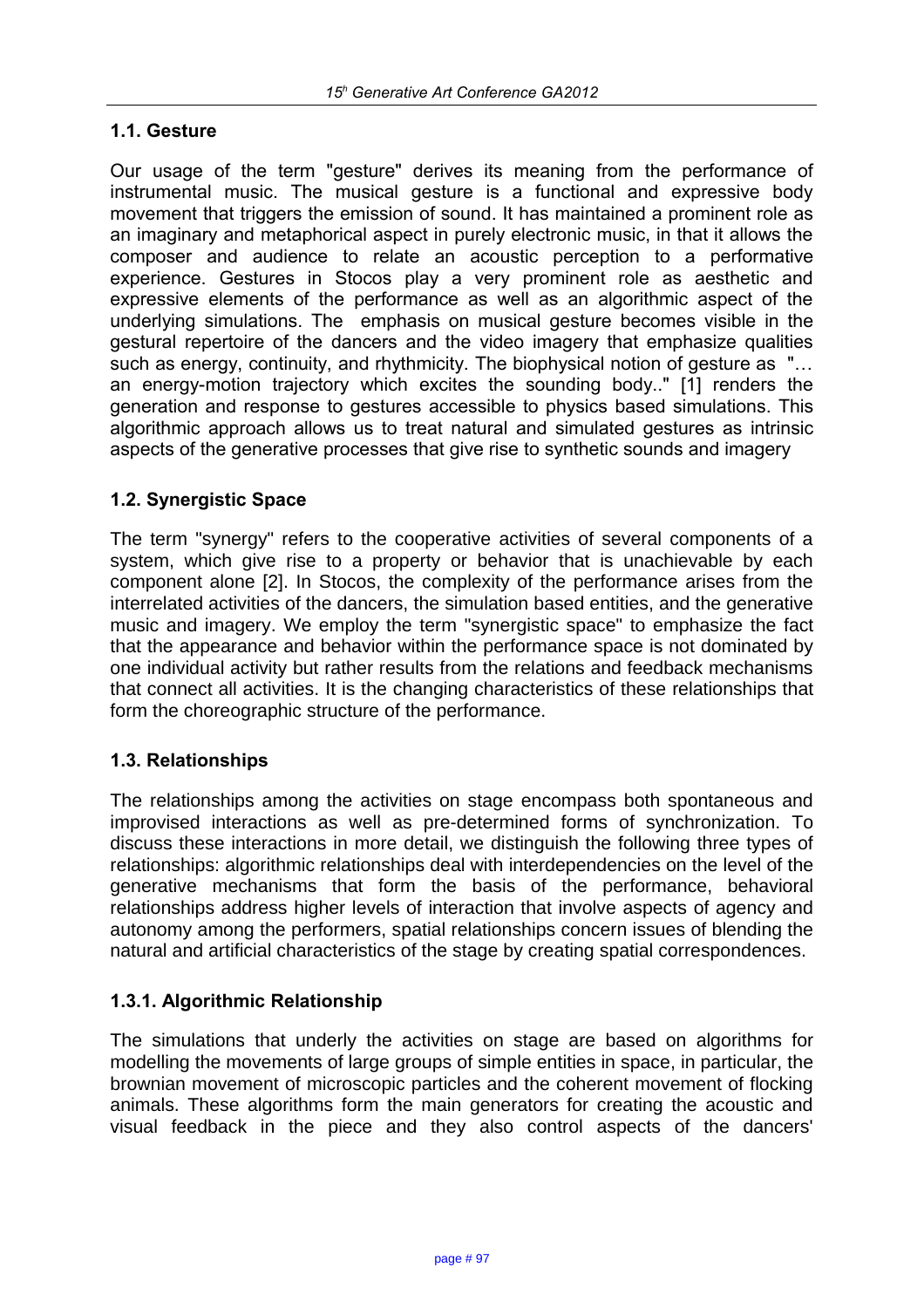movements. Due to the fact, that most aspects of the piece are based on identical algorithms, the performance is characterized by an algorithmic consistency.



*Figure 1: Rain Scene. The swarm simulation behaves similar to rain that is perturbed by gusts of wind.*



*Figure 2: Five Elements Scene. A swarm that consists of five agents only engages into a improvised "duet" with a dancer.* 

The sound synthesis method, which is based on Dynamic Stochastic Synthesis (see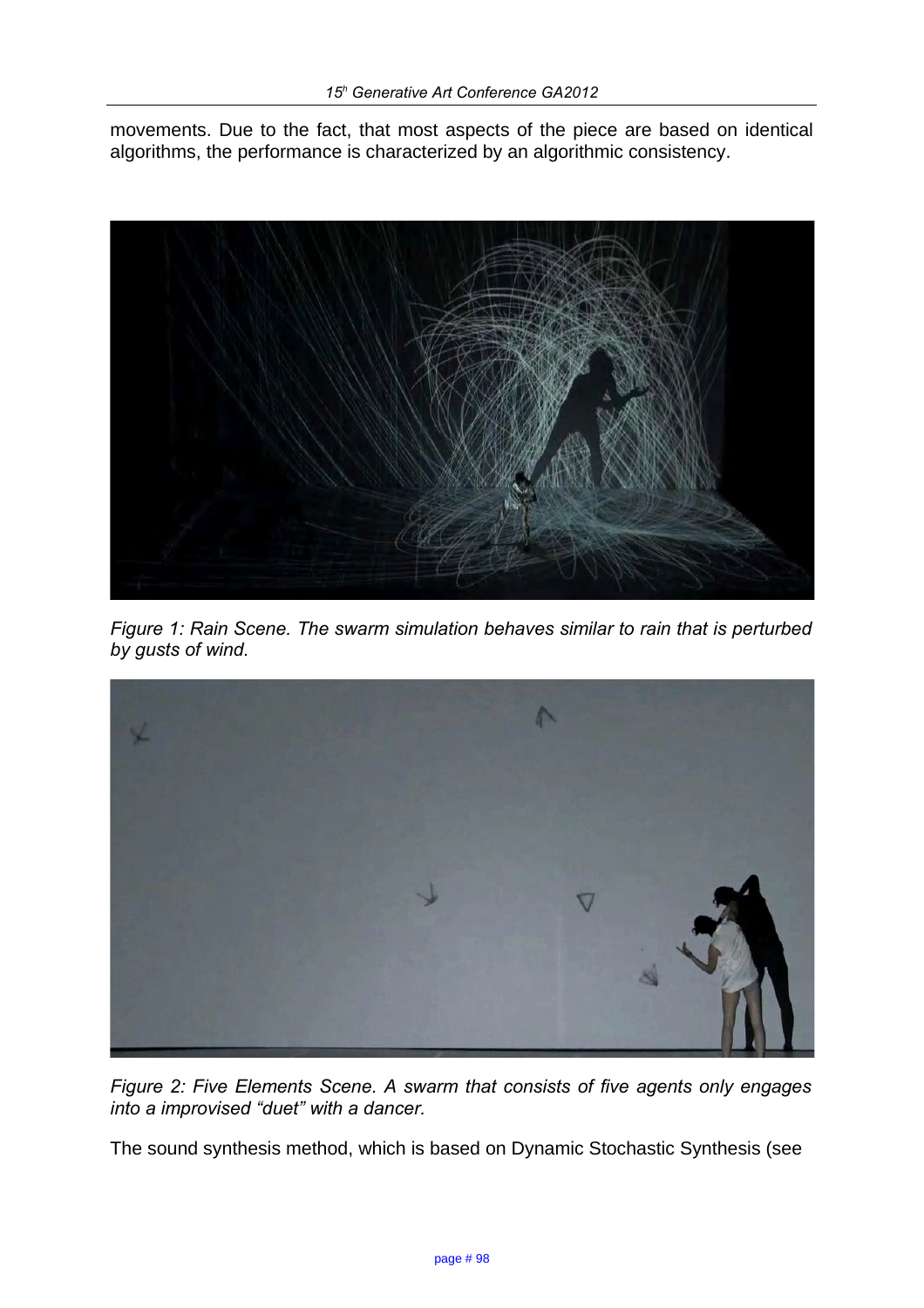section 2.5), directly creates the waveforms from the spatial movements of the simulated entities. The simulated behaviors of these entities are also executed by the human dancers, who engage during parts of the performance in synchronized activities and brownian movements. On the scale of the entire performance, precomposed changes of the simulation parameters control both the musical and choreographic development.

#### **1.3.2. Behavioral Relationships**

The stage is inhabited both by human dancers and simulated entities, both of which possess a behavioral repertoire and the capability to perceive and respond to each other. With respect to the simulated entities, the perception based behavioral correspondence relies on computer vision software that detects the dancers' positions, contours and movements (see section 2.2) as well as simulation mechanisms that relate this tracking information to changes in the agents' number, behaviors and properties (see section 2.3). The human dancers can perceive the simulated agents via their influence on the generative creation of music and visuals. Most of the behavioral relationships throughout the performance involve spontaneous and improvised forms of interactions between dancers, swarm simulations, music and visuals. Depending on the complexity of the simulation, the agents either possess very little autonomy and behave like a physical phenomena that can be directly controlled by the dancers (see figure 1), or the agents maintain a high degree of autonomy and thereby act more akin to improvisation partners (see figure 2). Due to the simulation's influence on the generation of music and imagery, the agents also act as mediators between the dancers' physical movements and the audiovisual content of the piece. The dancers' role in the creation of the music depends on the degree of the agents' autonomy. If the agents possess very little autonomy, the dancer's bodies act as musical instruments that trigger an immediate sonification. In case of highly autonomous agents however, it is the agents themselves that act as musicians who loosely relate to the dancer's activities.

### **1.3.3. Spatial Relations**

The appearance of the stage manifests itself via an acoustic and visual merging of physical space and simulation space. This merging is achieved by aligning the spatial characteristics of the dancers or the stage with the spatial characteristics of the simulation. The alignment includes both the spatial mapping of the video tracking based information and the spatial projection of music and imagery into the performance space. The musical composition is realized as an acoustic space that surrounds performers and audience. In addition, the stage is divided into distinct acoustic regions that allow the dancers to chose and modulate different sounds based on their position in space. The projections of the visuals are superimposed with the stage floor, the stage background and the dancers' bodies. As a projection on the entire stage, the video image creates an immersive and responsive visual environment that supersedes the visual appearance of the physical space and the dancers (see figure 3). As a stage projection within the vicinity of the dancers, the video image coalesces into clearly confined shapes that appear as visual counterparts to the dancers (see figure 4). By aligning simulation space and body space, the video image is projected solely on the dancer's body. In this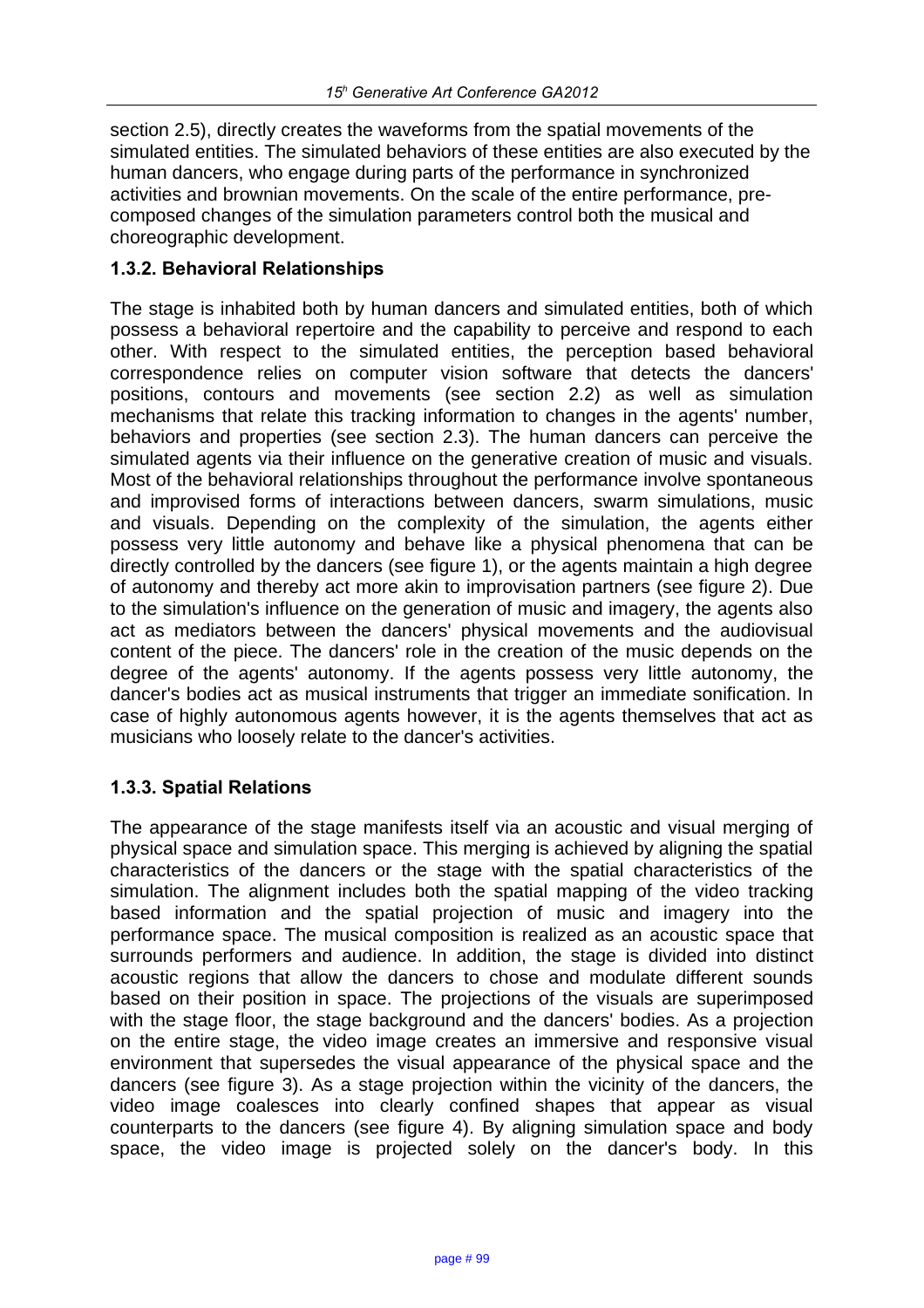

situation, video imagery and the dancer's physical body merges into a single entity whose appearance possesses both natural and artificial properties (see figure 5).

*Figure 3: Plane Scene. The swarm's visualization moves within a rotating space that supercedes the physical appearance of the stage.* 



*Figure 4: Contours Scene. The swarm creates afterimages of the dancers' body postures.*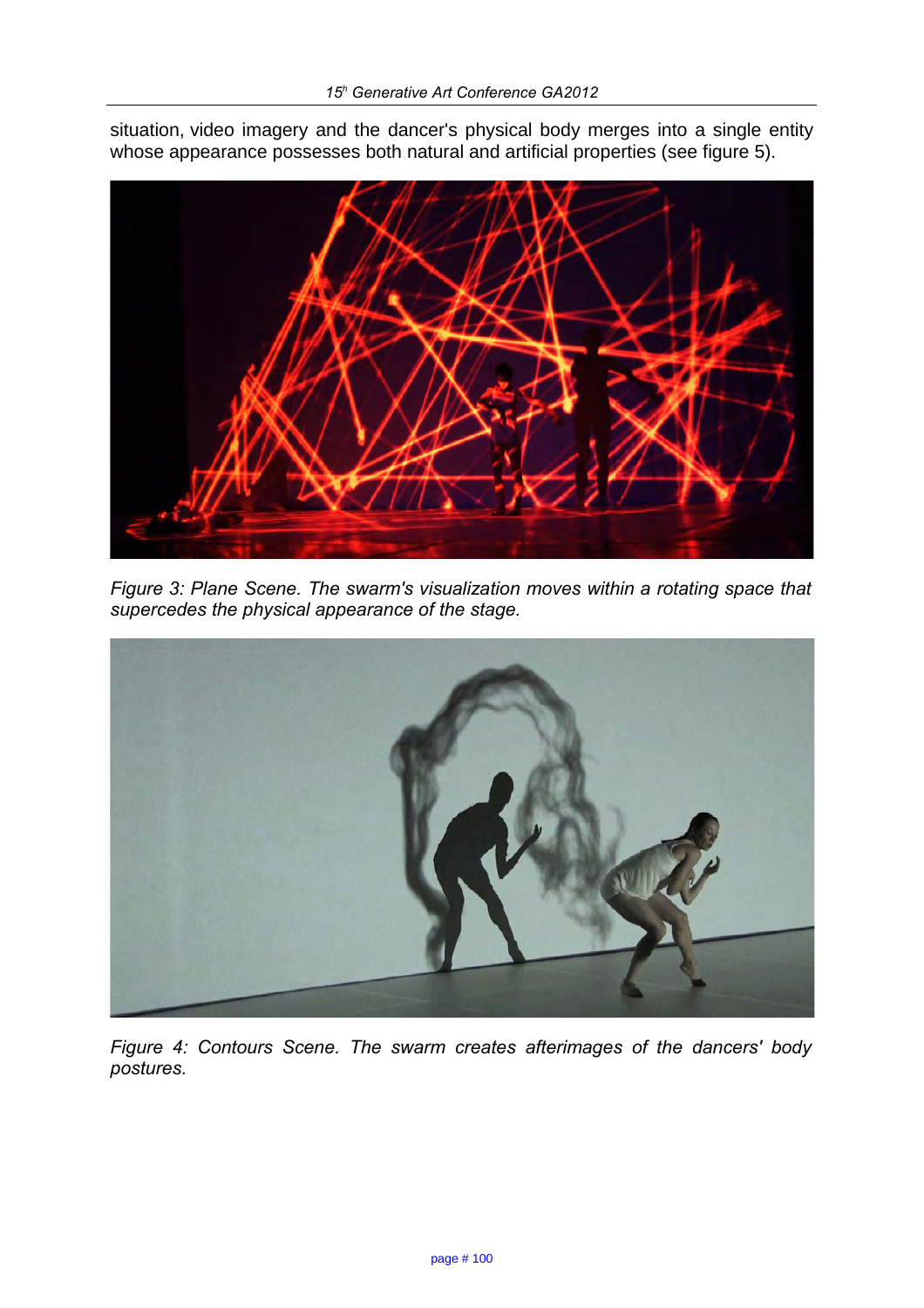

*Figure 5: Blood Scene. The appearance of blood vessel like patterns on a dancer is caused by a swarm whose movement and appearance is confined to the dancer's body.* 

# **2. Realization and Implementation**

Stocos has been developed throughout three residencies in 2011 as a collaborative work between the choreographer and dancer Muriel Romero and the two authors of this publication. The realization of the piece has been characterized by an iterative approach in which concept formation, technical development, audiovisual creation and choreographic experimentation continually informed each other. For instance, most of the customizations of the swarm simulations have originated from choreographic ideas of relating the dancer's movements to visual and acoustic changes that propagate through space. Fortunately, the residency situation enabled us to quickly evaluate even the most sketchy of ideas in a real stage situation. This allowed the creation of the piece to progress in a very exploratory fashion without a need to prematurely focus on preconceived decisions. It is this open minded and experimental situation that proved to be most fruitful for combining ideas from contemporary dance with generative music and art.

#### **2.1. Stage Setup**

The visual appearance of the stage is dominated by two white rectangular regions, that lie next to each other and delineate the horizontal and vertical extensions of the performance space (see figure 6). The dancers' activities and the video projection are confined to this rectangular regions. The video image is projected by two beamers that are located in front of the stage and above the stage. These beamers are aligned to match the white rectangular regions and to create a spatial continuity between the horizontal and vertical sections of the video images.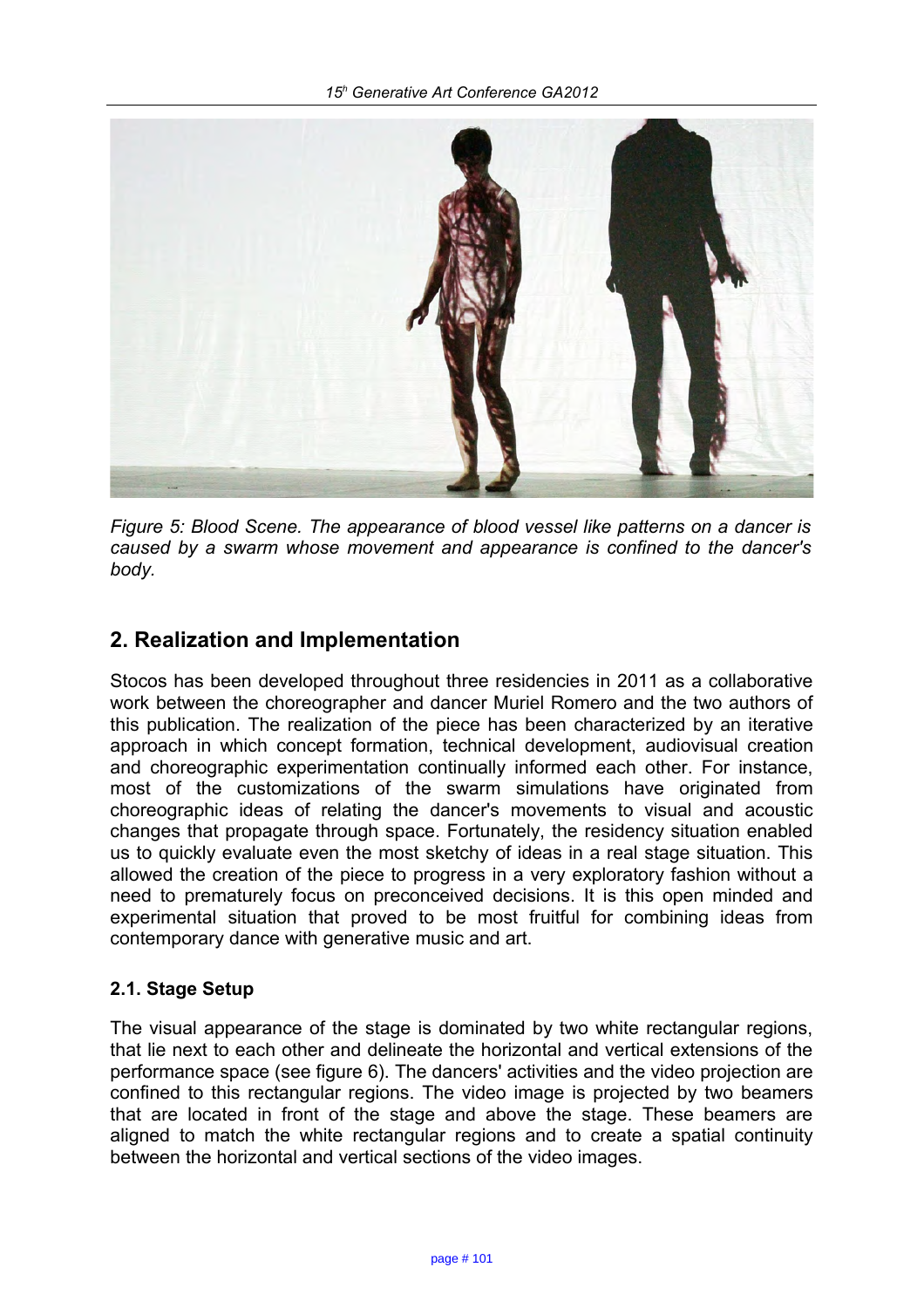

*Figure 6: Stage Setup. A graphical depiction of the stage situation showing the white rectangular projection surfaces, light setup, video projectors, tracking cameras, octophonic speaker ring and computers.*



*Figure 7: Communication Setup. A schematic depiction of the computers' tasks and communication with the light setup, video projectors, tracking cameras and speakers.*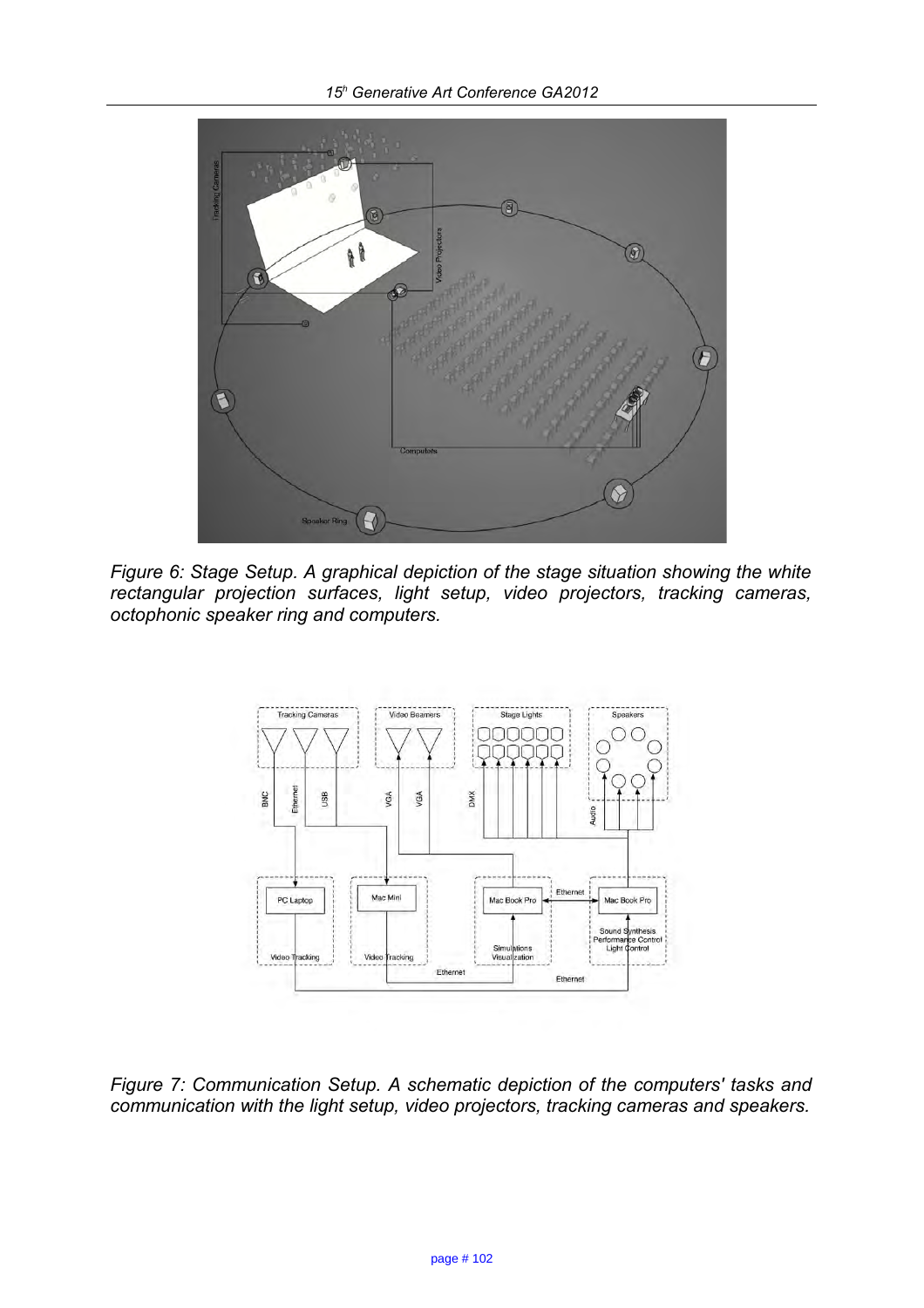The audio setup consists of an octophonic speaker ring that surrounds the stage and audience space. This speaker ring provides the means to spatialize audio within a horizontal plane. The dancer's activities are tracked via three video cameras that are located on the ground in front of the stage, on the ceiling above the stage and at an elevated ground position on the front left side of the stage. The different characteristics of these cameras and their different points of view provide the means to quickly and accurately detect the dancers' positions, postures and movements on stage (see section 2.2).



*Figure 8: Tracking Regions. The stage is divided into several tracking regions that are associated to different sounds.* 



*Figure 9: Tracking Software. A custom developed tracking software detects the dancers' positions (grey bounding boxes), postures (yellow direction lines), contours (grey silhouettes) and movements (red circles and gradients).*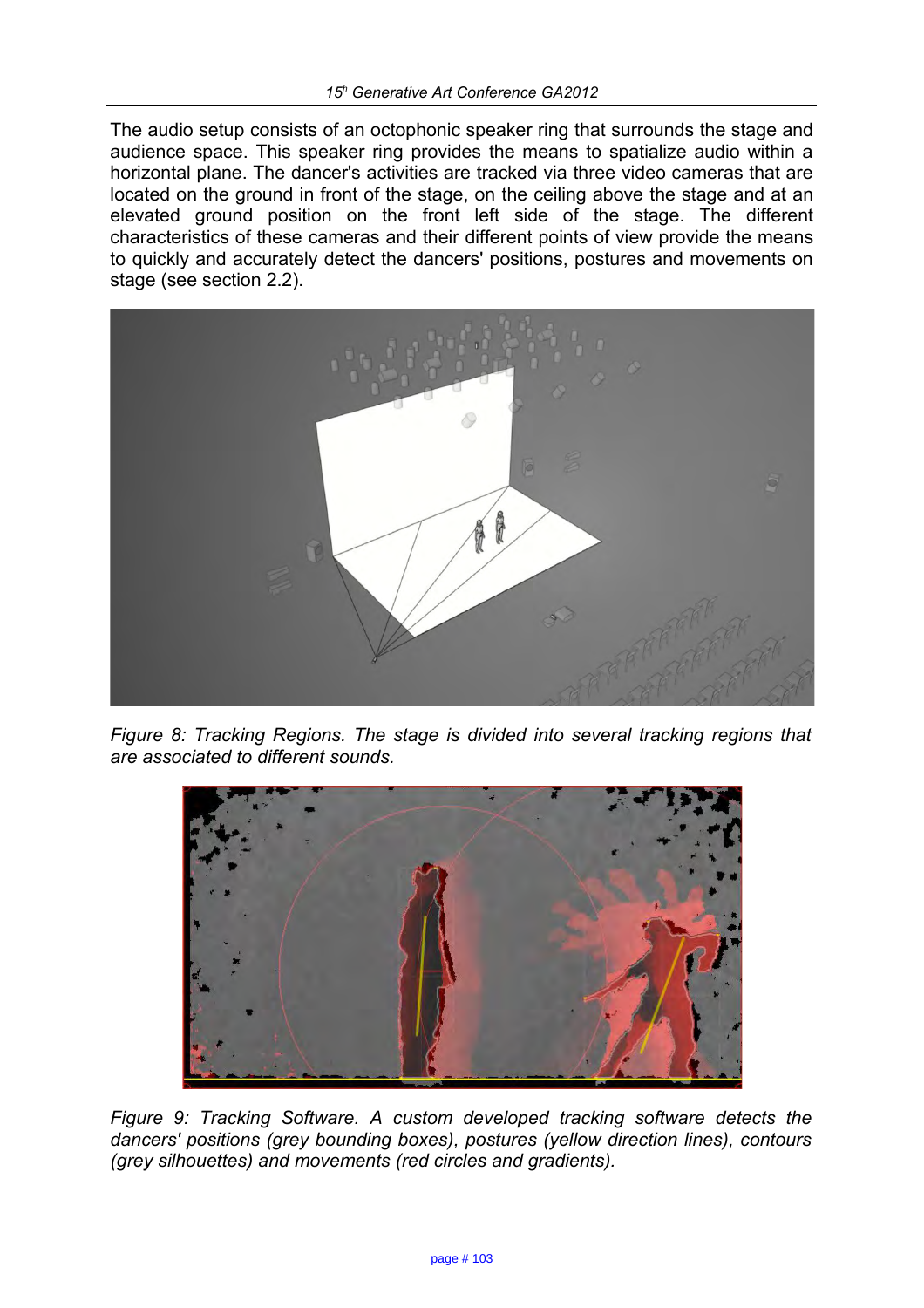The computer-setup for the performance consists of four machines that share the computational load for handling the simulations, video tracking, image rendering, audio generation and light control. These computers synchronize their activities and exchange messages via a local network (see figure 7).

#### **2.2. Video Tracking**

Two different types of video tracking systems are employed during the performance. For those sections of the performance during which the dancer's movements directly affect the life generated synthetic sounds, an analogue video camera in conjunction with the Eyecon video tracking software and the Supercollider programming environment [3] is used to provide a low latency movement detection. In this situation, the stage is divided into distinct regions, that are associated with different sounds (see figure 8). These sounds are triggered and modulated via the dancers' movements in space (see section 2.5). This system is also used for a very immediate control of simulated agents, such as the agents' creation or destruction via discrete dance movements or the agents' freezing and unfreezing via tracking movement thresholds.

Spatially more intricate interactions between the dancers and the simulation based entities rely on a tracking software that has been custom developed in C++ by one of the authors and that provides more extensive albeit slower tracking information about the dancers' positions, postures, contours and movements (see figure 9). This software acquires a video image from a ceiling mounted digital camera and a distance image by a Kinect camera that is located in front of the stage. The tracking data is sent to the simulation software. Tracked movement and position information controls the creation, location and speed of simulated agents that are hidden to the audience but that can be perceived by the other agents. Tracked contour information serves to manipulate spatial structures within the simulation space. Many of the swarms' behaviors that have been specifically developed for the performance deal with perceiving and responding to these tracking based spatial structures.

#### **2.3. Simulation**

The computer simulations that have been developed by the authors for this piece model the movements of large groups of simple entities in space, in particular, the brownian movement of microscopic particles and the coherent movement of flocking animals. The implementation of these simulations is based on a C++ simulation library that has been developed by one of the authors as part of a research project about swarm based music and art [4][5]. One of the main benefits of this simulation library is its ability to enable the creation of highly customized swarm simulations that can be extended and modified during runtime. These simulations can easily interact with other software due to their OSC based control and communication mechanisms.

In the case of Stocos, the behavior and visualization of the simulations change fundamentally throughout the piece. These changes are synchronized with the musical composition via OSC commands that are sent from a Supercollider based program to the simulation and visualization software. Several agent behaviors have been specifically designed for this piece. Most of the new behaviors deal with the capability of the agents to respond to the presence of the dancers. Agent creation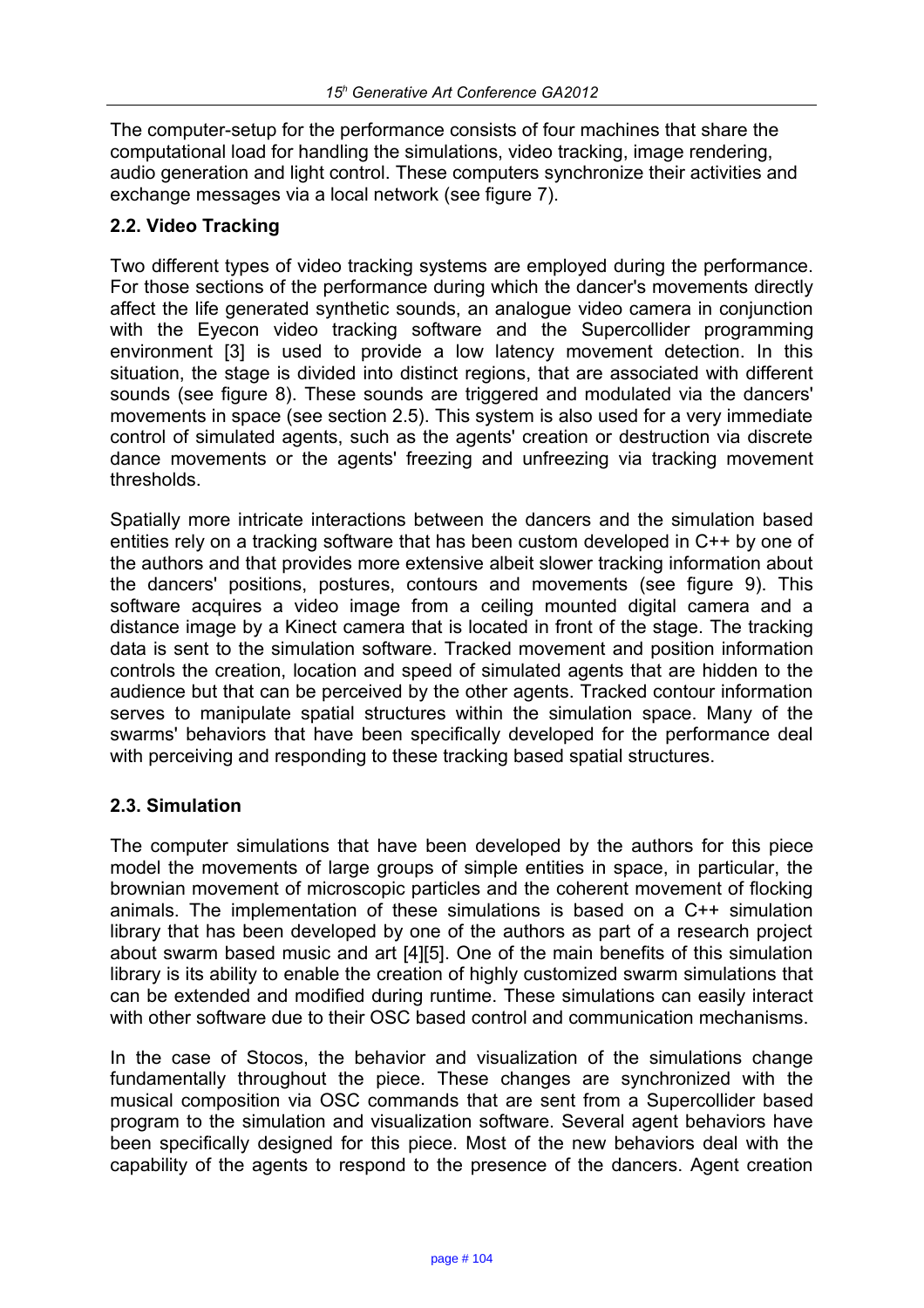and destruction behaviors serve to change the number of simulated agents depending on the dancer's movements. In most cases, no movement causes the destruction of agents whereas large movement triggers the creation of agents. Other behaviors cause the agents to experience forces of attraction and repulsion in relation to the dancers' body contours. The creation of tangential forces causes agents to follow the body contours. Attraction forces pull agents towards particular features of the body contours such as the tip of the head or the center of the fastest moving body part.

The simulations that have been created for the performance differ with respect to the number of swarms and the number and type of agent behaviors. Simulations that implement only tracking based behaviors are highly responsive and predictable. They therefore tend to resemble physical phenomena that can be directly manipulated by the dancers. At the other extreme are simulation that combine tracking based behaviors with typical swarm behaviors that control interactions among the agents themselves. These simulations exhibit a much higher degree of behavioral diversity and complexity and their response to the dancers is less predictable. In this case, the simulated agents participate in the performance as autonomous artificial dancers.

### **2.4. Visual Rendering**

The visualization of the swarm simulations is implemented in C++ and employs fairly simple OpenGL based rendering. Throughout all the renderings, the agents themselves are either hidden or depicted as small solid bodies such as spheres or pyramids whose orientation is derived from the velocity of the agents. Agent trajectories are visualized as trails by drawing line segments that sequentially connect previous agent positions. Some visual diversity is achieved by rendering to multiple textures, which are then modified via image post-processing and finally blended together. Most of the visual diversity results from the influence of the agent behaviors on the spatial distribution and dynamics of the agent trails. This emphasis on agent behavior as a main source of visual diversity represents a gestural approach to visualization that draws inspiration from the role of musical gestures in shaping an acoustic result. In order to preserve the continuity of the simulation space when projecting the visualization onto the vertical and horizontal surfaces of the stage, the final rendering is split into two partial images that can be independently aligned for the two video projectors. To further control the overlapping of the projected video image with the stage setup and the dancers, the tracked contours of the dancers are used to create grayscale images. These images serve as alpha channels that fully or partially mask those parts of the projected video image that lie outside of the dancers' bodies. To achieve an accurate alignment of these masks with the dancers' physical positions, the offset and scaling of the mapping from tracking space to visualization space is calibrated at different depths of the stage.

#### **2.5. Sound Synthesis and Music**

The music of the piece combines life generated and precomposed acoustic material. This material is synthetically generated via a method of sound synthesis entitled Dynamic Stochastic Synthesis. This method has initially been devised by Iannis Xenakis [6][7] and employs simulated brownian movements as a stochastic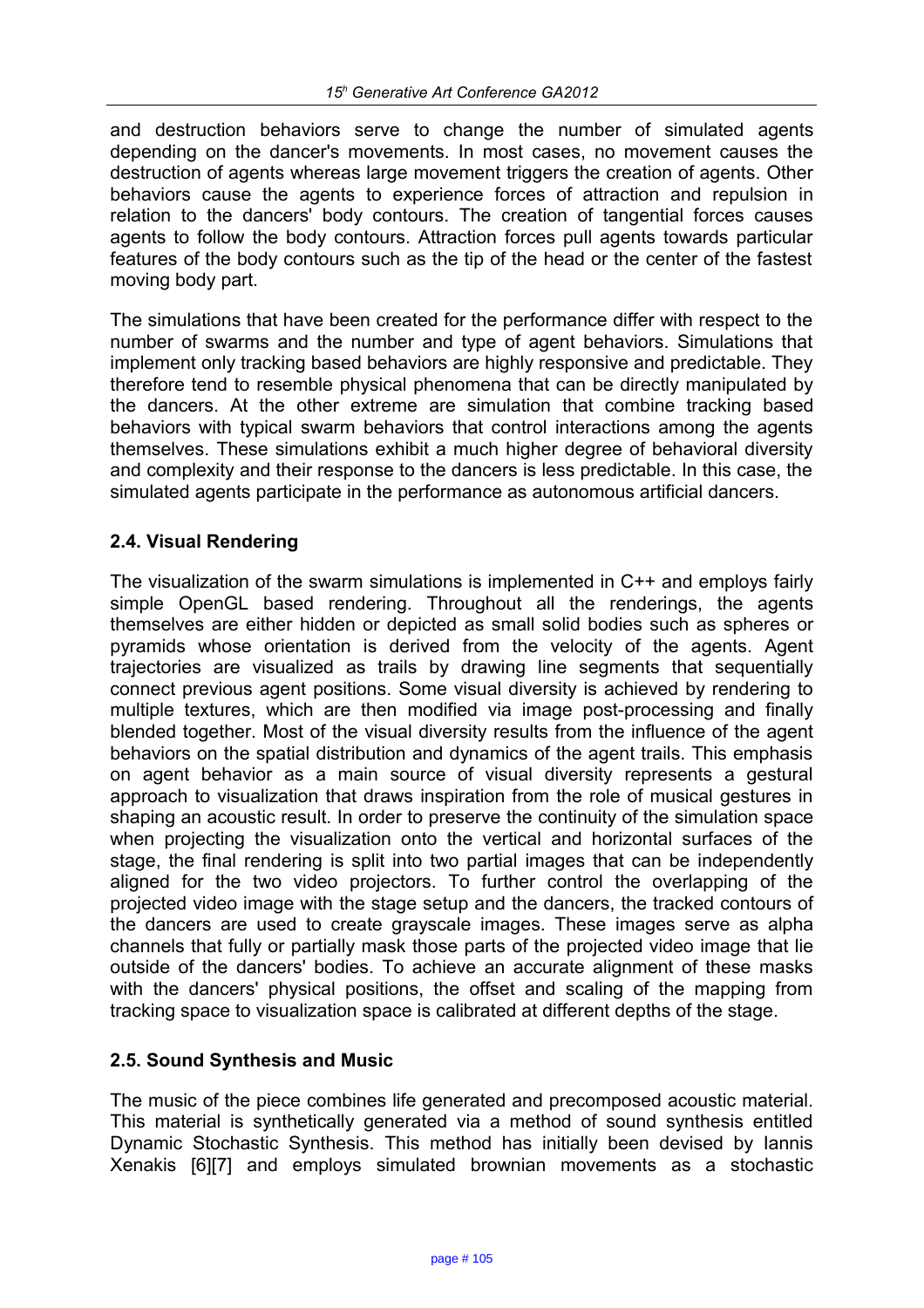mechanism to modify individual digital samples and thereby directly manipulate the sound pressure curve of an audio waveform. According to this method, the waveform is polygonized via a number of breakpoints (see figure 10). Each of these breakpoints is constantly perturbed by two random walks that control the amplitude and duration of the waveform. The values generated by the random walks are delimited by so called mirror barriers.



*Figure 10: Dynamic Stochastic Synthesis. Time domain plot of a waveform's that has been created via Dynamic Stochastic Synthesis.*

For Stocos, the method of Dynamic Stochastic Synthesis has been implemented in the Supercollider programming environment by one of the authors. The implementation was necessary because the unit generators that implement this method of sound synthesis and that form part of the standard Supercollider environment suffer from several simplifications that limit their flexibility. Our implementation of Dynamic Stochastic Synthesis has been specifically customized and extended for the performance.

On an algorithmic level, the constraints on the simulated brownian movements that give rise to the synthesized sounds are modified by the activity of the simulated agents. Each agent is coupled to one stochastic synthesizer via a variety of relationships. One relationship maps an agent's vertical position to the position of the synthesis mirror barriers. Another relationship employs the similarity among the agents' velocities to control the step size of the synthesis random walks. A third relationship connects the spatial trajectories of the agents to the spatialization of the synthesized sounds via the octophonic speaker ring.

Another extension of the Dynamic Stochastic Synthesis model that has been created for Stocos allows the dancers to interactively control the synthesis algorithm. As a result, the process of sound synthesis and the spatial projection of the resulting sounds is tightly intertwined with the dancers' activities.

Finally, the compositional structure of the music is generated via temporal patterns that also affect the properties and visual rendering of the swarm simulation. This creates a feedback loop that in turn affects the stochastic synthesis.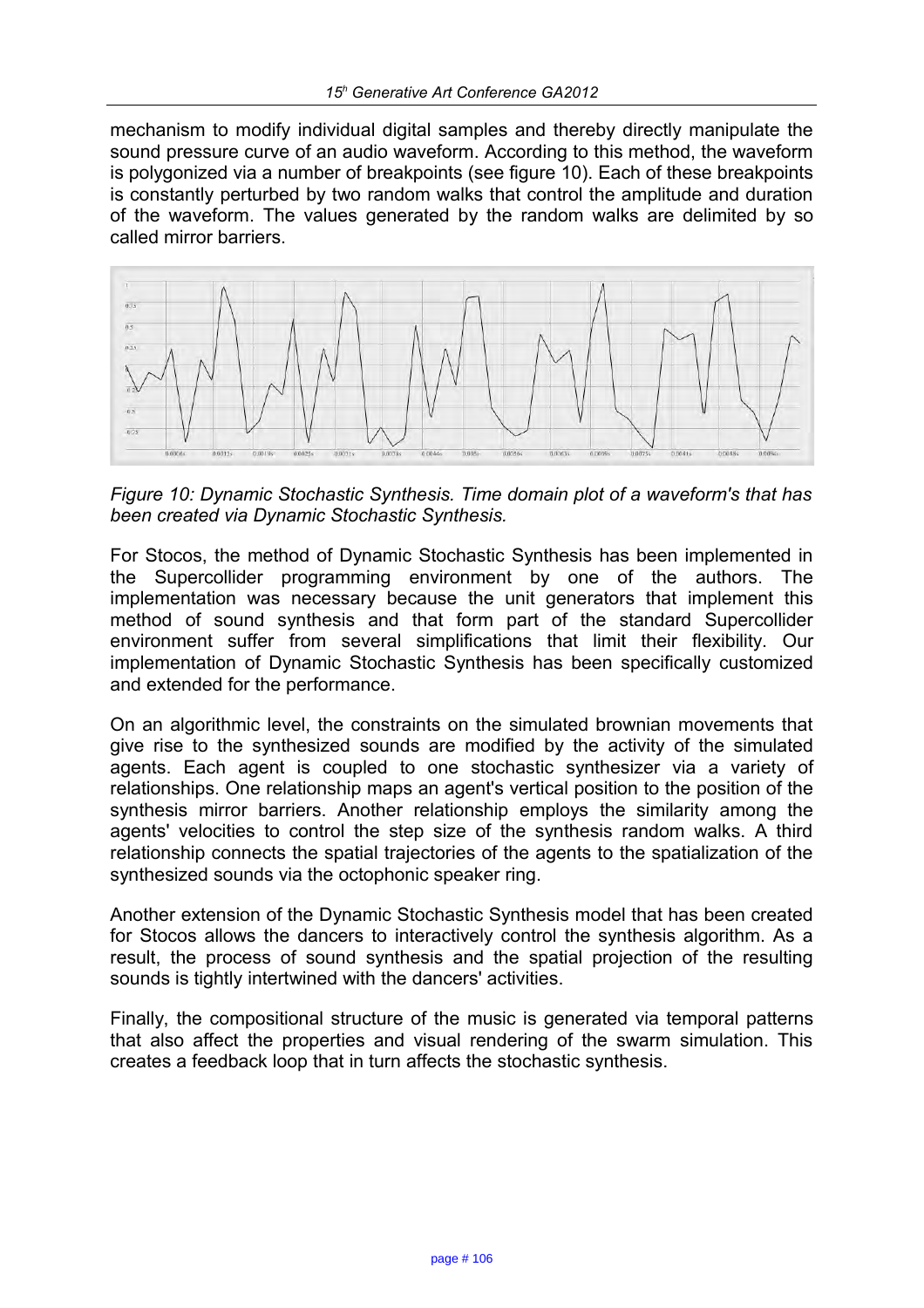#### **2.5. Dance**

The dancers' activities form an integral part within the network of relationships that underly the generative creation of music and imagery. The simulation based approach in the piece is reflected in the development of their movements. During highly formalized sections of the choreography, the dancers organize their spatial movements and gestural patterns strictly according to algorithmic rules that are derived from the simulation of brownian movement. These random walks are used by the dancers to "walk" among the different parts that comprise previously composed dance variations and thereby give rise to reverberations of the original choreographic structure. Both of the dancers employ different random walks, which results in two quasi similar movement patterns. The algorithmic procedures that are followed by the dancers have been created in Supercollider.

For their improvised movements, the dancers heavily relate to the behaviors of the simulated entities that manifest themselves in the changing acoustic and visual properties of the stage. Depending on the characteristics of the simulation, dancers and simulated entities relate to each other differently. Simulations that mimic the behavior of physical phenomena respond very directly and predictably to the activities of the dancers. These simulations allow the dancers to amplify the spatial extension, duration and intensity of their movements. Those simulations that model highly autonomous agents respond to the dancers activities in less predictable ways. In these situations, the human dancers relate to the agents as artificial dancers. Depending on the quickness and strength with which the simulation responds to the human dancers, these artificial dancers act as improvisation partners or independent soloists.

The dancers' presence and activities play an important role for the creation of the music. Throughout most of the piece, it is via the dancers influence on the behavior of the swarm simulation that they indirectly affect the creation of the music. In this situation, the dancers' musical role resembles that of a conductor, who tries to control a more or less compliant orchestra. During other sections of the performance, the swarm simulation cedes control of the music entirely to the dancers. In these situations, the dancers' gestures are directly linked to sound synthesis. The dancer's bodies become musical instruments and their gestures become musical gestures. In combination with the segmentation of the stage into different acoustic regions, the dancers' movements through space change the characteristics of their "instrument" bodies and thereby reveal new acoustic qualities of their gestures.

#### **2.6. Choreography and Composition**

Due to the synergistic characteristics of the performance, it is the interrelationships and feedback loops between dancers, swarm simulations, music and imagery that shape most of the choreographic content of the piece. The dramaturgy of the performance, on the other hand, follows a pre-determined structure that is tightly associated with the musical composition of the piece. The progression of the composition not only controls the music but also modifies the properties of the simulation and its visualization. Accordingly, the algorithmic, behavioral and spatial relationships of the synergistic space undergo a precisely timed progression of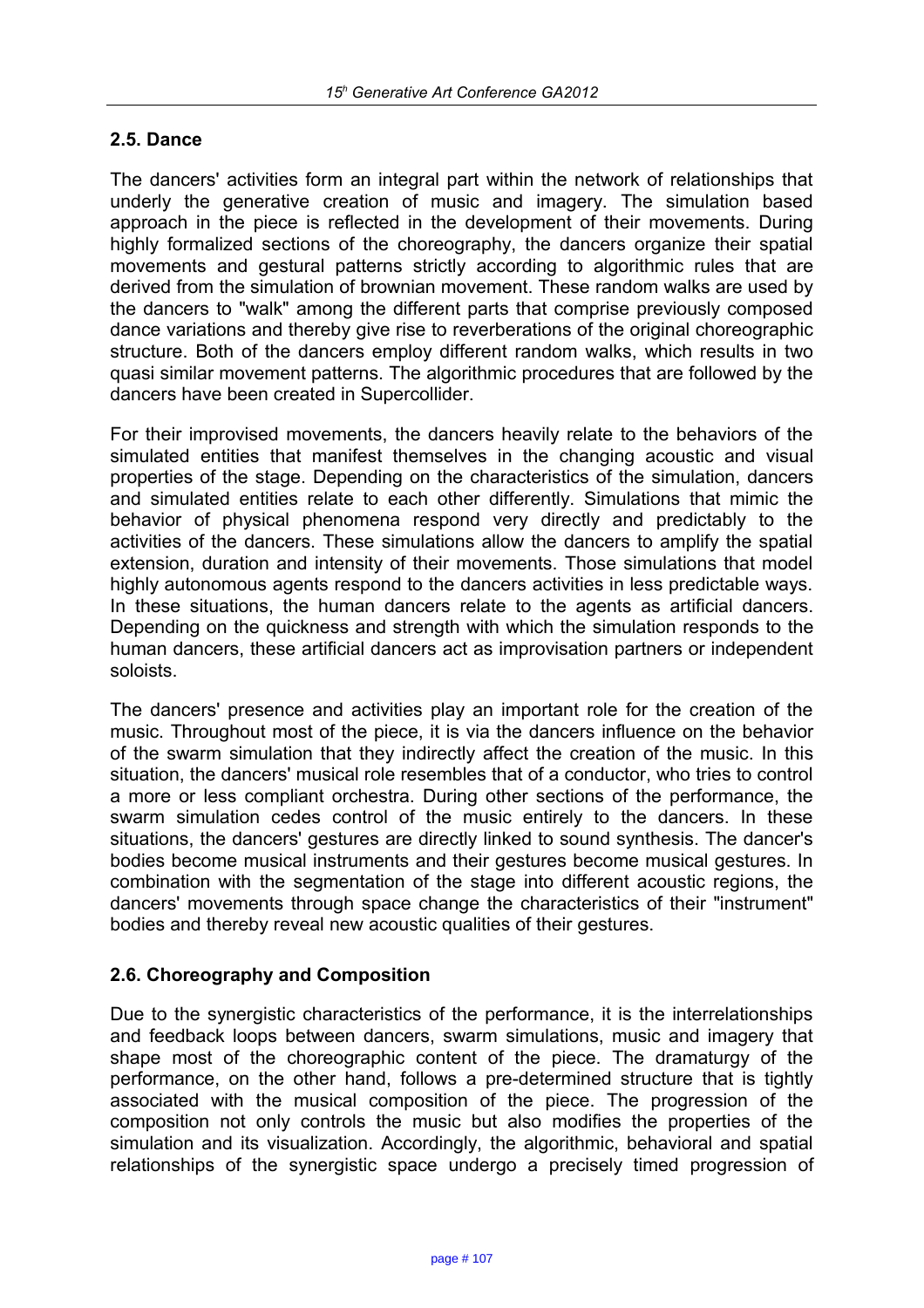changes and therefore are part of the global compositional structure of the performance.

# **3. Conclusions**

The realization of Stocos was motivated by our curiosity whether ideas from algorithmic composition and generative art can be transferred to contemporary dance and vice versa. In particular, we were hoping that by sharing and interrelating the same generative processes among dance, music and imagery, the piece would exhibit a high degree of aesthetic coherence and dynamic synchronicity rather than drift apart into individual parts that compete for the audience's attention. The notion of musical gesture that played a central role in the previous two pieces provided a very fruitful context for the creation of the current work. The phenomena of a moving body whose energy trajectory triggers and modifies perceivable phenomena is very well suited to link algorithmic abstractions with a performative experience that is very familiar to both the dancers and the audience. The decision to employ simulations of brownian motion and swarm behavior is based on this gestural focus of the piece.

The extended period of time that all the participants could work together turned out to be extremely important for the development of the piece. Due to the trans-disciplinary and experimental setup of this collaboration, an explorative and non-sequential approach to the development and evaluation of conceptual, aesthetic and technical ideas was essential to discover the potentials and pitfalls of the approach. Some of these pitfalls are common to all combinations of improvisation and technical development, in that the practicability to quickly experiment with new ideas are very different between the participants. Another challenge concerns the possibility and necessity to preserve felicitous surprises that occasionally turn up during collective experimentation. Especially when finalizing a piece, creativity can suffer from the fact that most of the work tends to get consumed in these preservation efforts. In the final version of the piece, almost all of the pre-determined changes in the global development of the performance have originated from such preserved lucky coincidences. These preservations certainly play an important role in maintaining a well planned dramatic development and in providing the dancers with reliable cues that guide them through the performance. On the other hand, they cause the work to fall somewhat short of the possibly utopian goal to create an entirely improvised and generative performance.

At the current stage, we are in the early planning phase for a new dance performance that again tries to combine dance improvisation with a simulation based approach to the generative creation of music and imagery. Since we intend to move away from the previous gestural focus and try to employ entirely different types of simulations and relationships, it remains to be seen, if we manage to create a similarly plausible coherence on both the algorithmic and experiential level. But regardless of the outcome, we are convinced that contemporary dance and generative art are promising allies in the search for new forms of audiovisual performances.